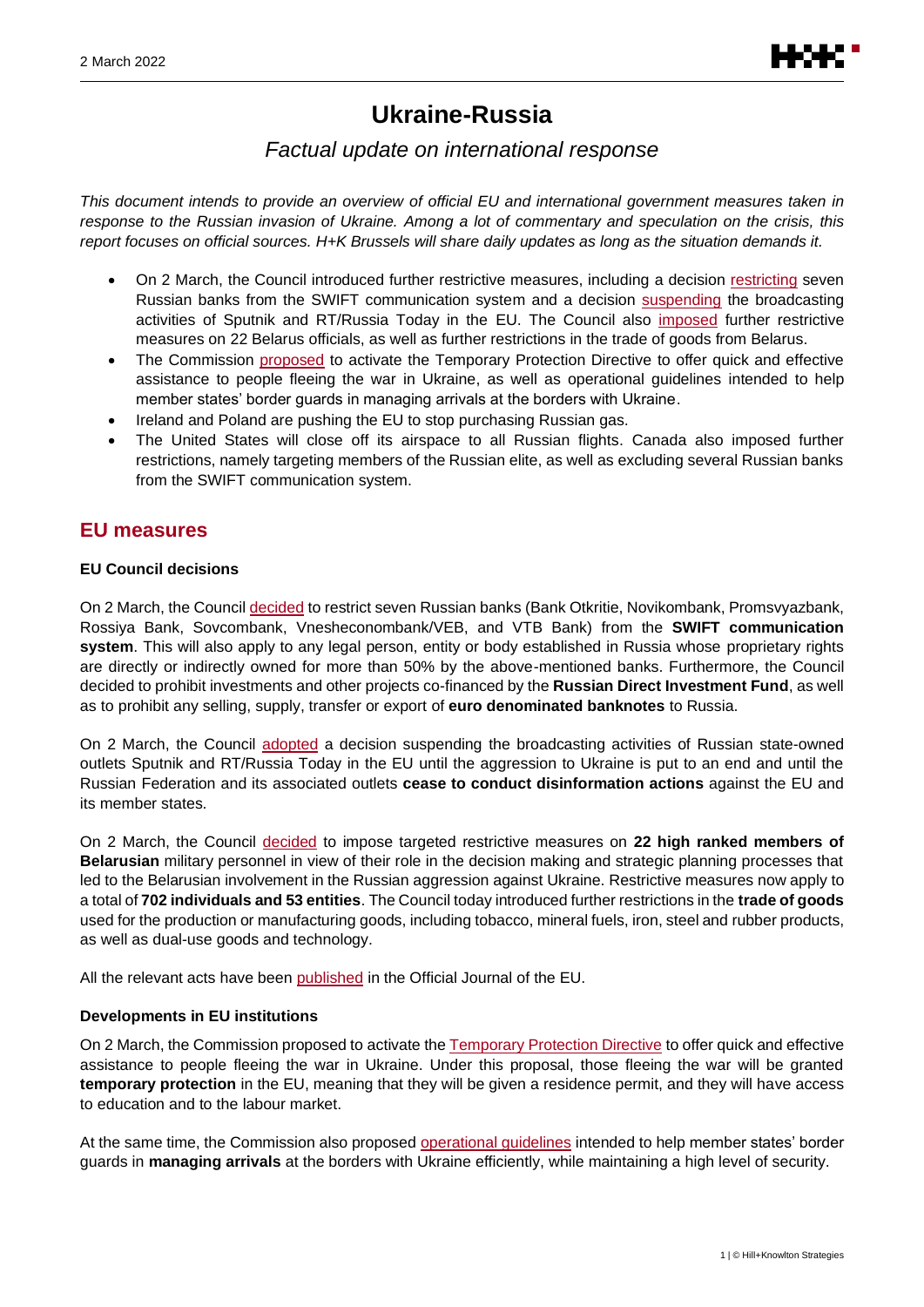

It is for the Council to adopt the Temporary Protection proposal. The Council already expressed broad support for both measures at the extraordinary meeting of Sunday 27 February and has committed to discussing the two documents at the Justice and Home Affairs Council on Thursday, 3 March.

#### **EU Member States**

**Ireland**'s Minister for Environment, Eamon Ryan[, said](https://twitter.com/EamonRyan/status/1498324330769432579) ahead of an EU Council Meeting on 28 February that the best way to combat Russian aggression was to stop buying their gas.

**Poland**'s Minister for Energy, Anna Moskwa, made similar [comments](https://twitter.com/moskwa_anna/status/1498379506683461636) where she called for the "derussification" of the EU's energy supplies. She also said that Poland would be [donating](https://twitter.com/moskwa_anna/status/1499024904032862215) fire-fighting equipment to the value of Eur 6,3 million to Ukraine.

Polish President, Andrzej Duda on 1 March, [ruled out](https://www.prezydent.pl/aktualnosci/wypowiedzi-prezydenta-rp/wystapienia/briefing-prezydenta-oraz-sekretarza-generalnego-nato,49643) sending Polish fighter jets to Ukraine to support its resistance from Russia, claiming it would drag NATO into the conflict.

**Slovakia**'s Minister of Defense Jaroslav And, [said](https://www.youtube.com/watch?v=ORSpPwsFhQM&t=905s) on 1 March, that there was a theoretical chance Slovakia could donate its fighter jets to Ukraine, but that it depended on the Poles' ability to protect Slovak airspace. He added that there was too much uncertainty as to what situation Ukraine would be in by the time Slovakia could make such a decision.

With **Bulgaria, Poland, and Slovakia** (for now) ruling themselves out, it remains unclear as to whether the EU will be able to deliver on High Representative for Foreign Affairs and Security Borrell's Sunday announcement that they would be providing fighter jets to Ukraine.

**Portugal** can accommodate 1,245 people displaced from Ukraine, the minister of the presidency, Mariana Vieira da Silva, [said](https://www.lusa.pt/article/35911397/portugal-we-can-take-in-1-245-displaced-ukrainians-government) on 2 March.

**Lithuania** will take in "as many Ukrainians as needed" according to its Interior Minsiter, Agnė Bilotaitė in a [press](https://vrm.lrv.lt/lt/naujienos/ministre-a-bilotaite-priimsime-ukrainieciu-tiek-kiek-reikes) conference on 2 March. "We will create all the conditions for refugees to receive documents to live and work in Lithuania and other social and medical services necessary for them", she said.

**Spain** is to deploy extra troops in Latvia to secure all European borders close to the Russian frontiers, Defence Minister Margarita Robles [said](https://www.defensa.gob.es/gabinete/notasPrensa/2022/03/DGC-220301-letonia.html) on 1 March.

**Romania** wants to increase defense spending to 2.5% President Klaus Iohannis [said](https://twitter.com/KlausIohannis/status/1498676487746207754?ref_src=twsrc%5Egoogle%7Ctwcamp%5Eserp%7Ctwgr%5Etweet) on 01 March.

## **International measures**

#### **NATO**

On 1 March, NATO Secretary General Jens Stoltenberg visited a frontline battle group of allies in Estonia together with Estonian Prime Minister Kaja Kallas, UK Prime Minister Boris Johnson, the Chair of the NATO Military Committee Admiral Rob Bauer and the Supreme Allied Commander Europe General Tod Wolters. General Stoltenberg said the NATO forces will defend every inch of the NATO member countries and called on President Putin to pull out all his forces from Ukraine and give a chance to diplomacy.

#### **United Kingdom**

At the virtual meeting of G7 finance ministers on 1 March, the UK said members of the G7 group must go "fast and further" in supporting Ukraine and [adopt](https://www.gov.uk/government/news/rishi-sunak-calls-on-g7-finance-ministers-and-central-bank-governors-to-go-faster-and-further-in-support-of-ukraine) a coordinated approach to implement the sanctions imposed on Russia. The allies will work together to lock out Russia from the global economy and financial system in the name of freedom and democracy, said the UK finance minister Rishi Sunak at the meeting.

#### **Japan**

On 1 March, Japanese Prime Minister Fumio Kishida *issued* a statement saying that Russia should be severely condemned and that the international community should come together in imposing harsh sanctions on Russia.